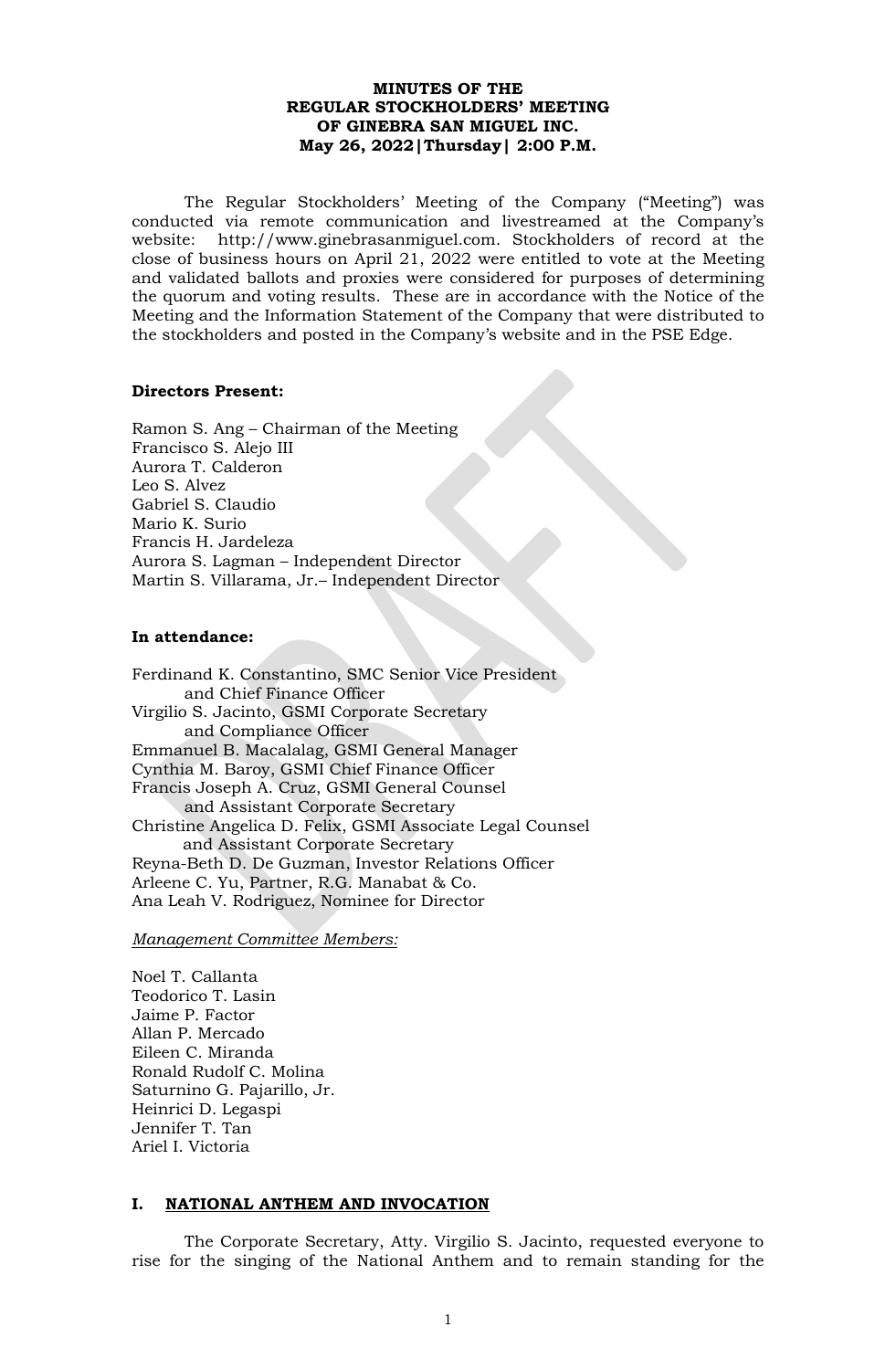Invocation led by Ms. Cynthia M. Baroy, Chief Finance Officer of the Company. Ms. Baroy delivered the invocation.

#### **II. CALL TO ORDER/CERTIFICATION OF NOTICE AND QUORUM**

The President, Mr. Ramon S. Ang, acting as Chairman of the Meeting, presided and called the Meeting to order. Atty. Jacinto recorded the minutes of the proceedings.

Atty. Jacinto confirmed that notices were duly sent to the stockholders of record of the Company and that there was a quorum for the meeting.

He notified the assembly that there were present in the Meeting, in person or by proxy, which was validated with the assistance of the Company's stock transfer agent, SMC Stock Transfer Service Corporation, about 86.88% of the outstanding capital stock of the Company. Atty. Jacinto confirmed, for the record, proxies for 86.70% of the outstanding capital stock of the Company were issued in favor of and held by the Chairman, Ramon S. Ang, authorizing him to vote for the election of directors, the approval of amendment of the Amended Articles of Incorporation, and all other corporate acts that required the conformity of the stockholders as provided in the Agenda of the Meeting. Finally, he stated that voting shall be made in accordance with the procedure set forth in the Information Statement that has been made available in the Company's website and in the PSE Edge.

Atty. Jacinto acknowledged the attendance of the following directors, namely:

- 1. Francisco S. Alejo III
- 2. Aurora T. Calderon
- 3. Leo S. Alvez
- 4. Gabriel S. Claudio
- 5. Mario K. Surio
- 
- 6. Francis H. Jardeleza<br>7. Martin S. Villarama, 7. Martin S. Villarama, Jr.– Independent Director
- 8. Aurora S. Lagman Independent Director

He also acknowledged the attendance of the Company's officers led by the General Manager, Mr. Emmanuel B. Macalalag and the Chief Finance Officer, Ms. Cynthia M. Baroy. The presence of the representative of R.G. Manabat & Co., the Company's external auditor for 2021, was also acknowledged.

Atty. Jacinto advised the stockholders that an open forum will follow the presentation of the Annual Report for 2021. He also informed the assembly that questions sent to the Company's dedicated email address for the Meeting will be entertained.

Finally, Atty. Jacinto presented the full Agenda of the Meeting and informed the stockholders that the rationale for each agenda item could be found in the Information Statement.

### **III. APPROVAL OF THE MINUTES OF THE REGULAR STOCKHOLDERS' MEETING HELD ON MAY 27, 2021**

The Chairman presented the first item in the Agenda which was the approval of the Minutes of the Regular Stockholders' Meeting held on May 27, 2021. He informed the stockholders that a copy of the draft Minutes is attached to the Information Statement and posted in the Company's website.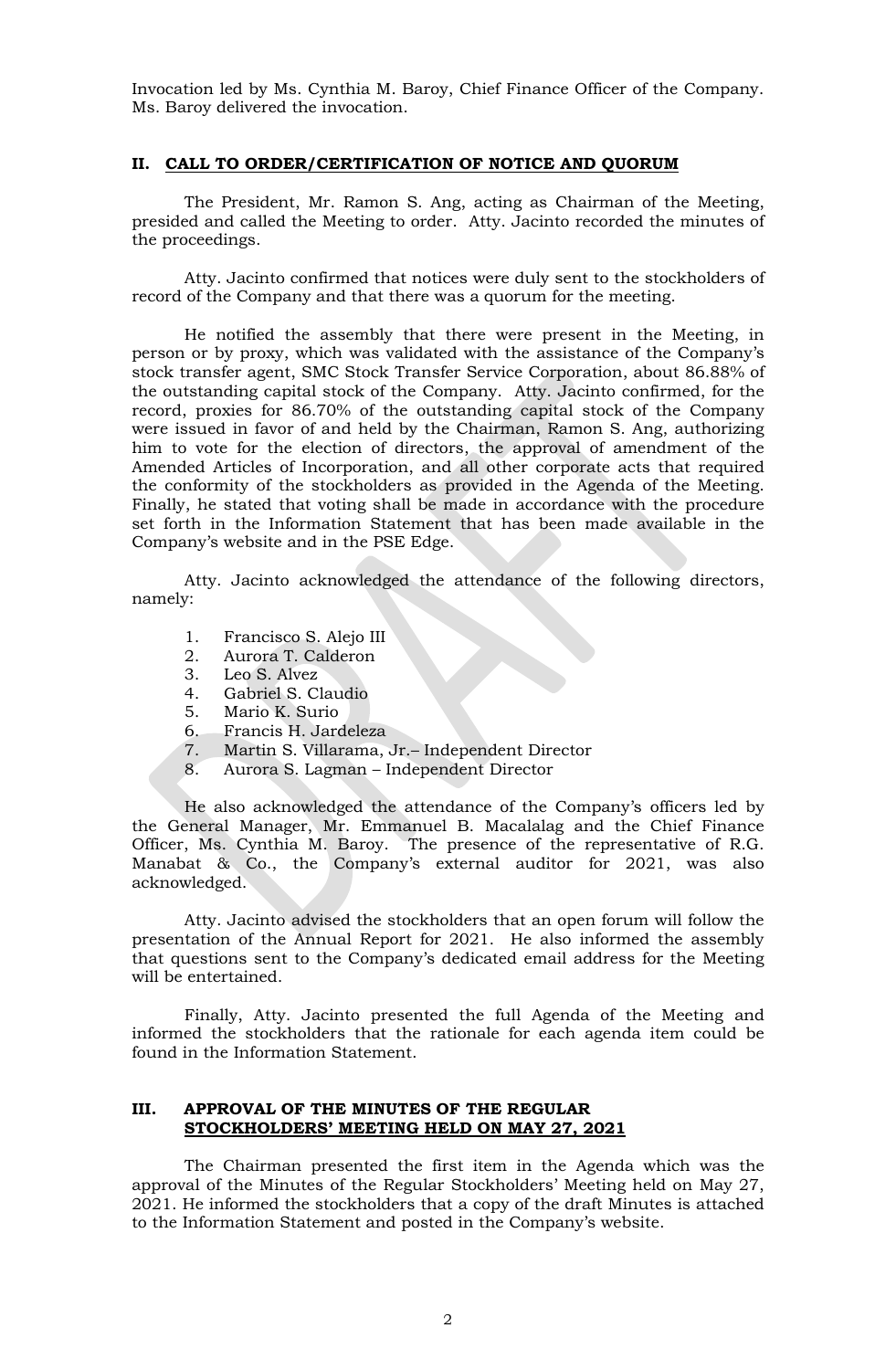On motion duly made and seconded and there being no objection, the following resolution was approved by the stockholders present and/or represented:

#### **Resolution No. 2022-05-26-01**

"RESOLVED, that the Minutes of the Regular Stockholders' Meeting of Ginebra San Miguel Inc. held on May 27, 2021, be approved."

#### **IV. PRESENTATION OF THE 2021 ANNUAL REPORT**

The Chairman proceeded to the next item in the Agenda. He requested the General Manager of the Company, Mr. Emmanuel B. Macalalag, to present the Annual Report for 2021.

Mr. Macalalag presented to the stockholders the Company's Annual Report for 2021. A copy of his report is attached as Annex "A".

During the open forum, the questions below were raised and answered by Mr. Macalalag:

*Question from Noel Sotiangco of Angeles City, Pampanga Marami pong salamat sa mataas na dibidendo nitong nakaraang taon. Magpapatuloy po ba ito?* 

Mr. Macalalag replied that the Company had a good financial result in 2021 which led the Board to declare and approve the payment of special cash dividends in addition to the regular cash dividends per quarter. For the first quarter of 2022, the Company sustained its good performance. Hence, the Board once again declared and approved the payment of Php 1.00 special cash dividends. In addition thereto, the regular cash dividends was increased to Pph 0.375 per quarter. Both the special and regular cash dividends will be paid to the stockholders on June 3, 2022.

He further said that if the Company's good performance will be sustained, the Company will continue the declaration and payment of cash dividends, subject to the approval of the Board.

*Question from Digna Calaunan of Calasiao, Pangasinan How did the company perform in the first quarter of 2022? And what do we expect in the coming months?* 

Mr. Macalalag responded that for the first quarter of 2022, the Company received good feedback on its new campaign "Hanggang Huling Patak ng Bagong Tapang" which resulted to an increase in sales volume of 6% from last year. Moreover, the net income of the Company for the first quarter reached Php 1.4 billion, 34% higher than last year. For the following months, the Company will continue with its selling and marketing. The Company is likewise confident that this good performance will be sustained.

As there were no other questions, a stockholder moved to close the open forum, and to approve and ratify the Annual Report for 2021, as presented.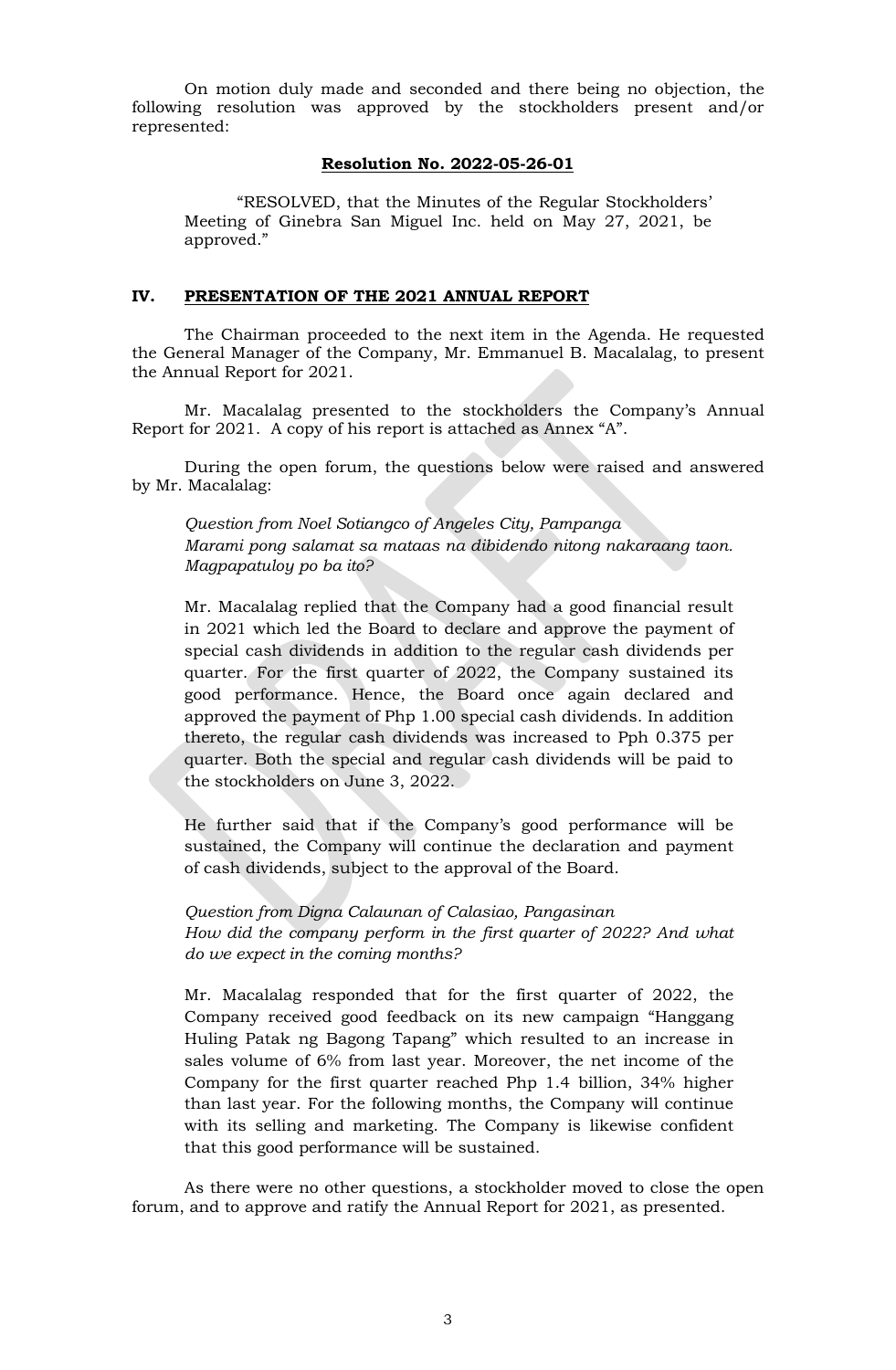On motion duly made and seconded, and there being no objection, the following resolution was approved by the stockholders present and/or represented:

#### **Resolution No. 2022-05-26-02**

"RESOLVED, that the open forum of stockholders be closed and that the Annual Report for 2021, as presented, be approved."

### **V. RATIFICATION OF ACTS AND PROCEEDINGS OF THE BOARD OF DIRECTORS AND THE CORPORATE OFFICERS**

The Chairman proceeded to the next item in the Agenda, which was the ratification of all acts and proceedings of the Board of Directors and Corporate Officers since the Regular Stockholders' Meeting held on May 27, 2021 until the date of this Meeting. He informed the assembly that the list of the acts and proceedings for ratification was shown on the screen for reference.

A copy of the list of the acts and proceedings is attached as Annex "B".

On motion duly made and seconded, and there being no objection, the following resolution was approved by the stockholders present and/or represented:

#### **Resolution No. 2022-05-26-03**

"RESOLVED, that all acts, resolutions, and proceedings of the Board of Directors and Corporate Officers of the Company since the Regular Stockholders' Meeting held on May 27, 2021 until the date of this Meeting, as reflected in the minutes of the meetings of the Board of Directors, as well as financial statements and records of the Company be approved, confirmed and ratified."

**VI. APPROVAL OF THE AMENDMENT TO ARTICLE II (SECONDARY PURPOSE) OF THE AMENDED ARTICLES OF INCORPORATION TO INCLUDE IN PARAGRAPH 2 THE MANUFACTURE, ACQUISITION, IMPORTATION, EXPORTATION, PREPARATION, DISTRIBUTION, BUYING AND SELLING ON WHOLESALE BASIS ONLY OF ALCOHOL RELATED AND ALCOHOL-BASED PRODUCTS INCLUDING BUT NOT LIMITED TO PHARMACEUTICAL GRADE ALCOHOL AND OTHER SIMILAR PRODUCTS** 

The Chairman requested the Corporate Secretary to discuss the proposed amendment. Atty. Jacinto explained that the Food and Drug Administration (FDA) issued FDA Circular 2022-001 on March 31, 2022 returning the jurisdiction to issue authorizations for the manufacture and distribution of rubbing alcohol products with concentrations of 70% and above to the Center for Drug Regulation and Research (CDRR) division of the FDA. The CDRR required the Company to amend its Articles of Incorporation to explicitly state in its primary or secondary purpose the manufacture, distribution and/or trade of pharmaceutical grade alcohol, to be able to continue the production and distribution of its San Miguel Ethyl Alcohol.

He informed the stockholders that during the April 27, 2022 meeting of the Board of Directors, the Board approved to amend Article II (Secondary Purpose) of the Amended Articles of Incorporation of the Company. The following resolution as approved by the Board was presented on the screen: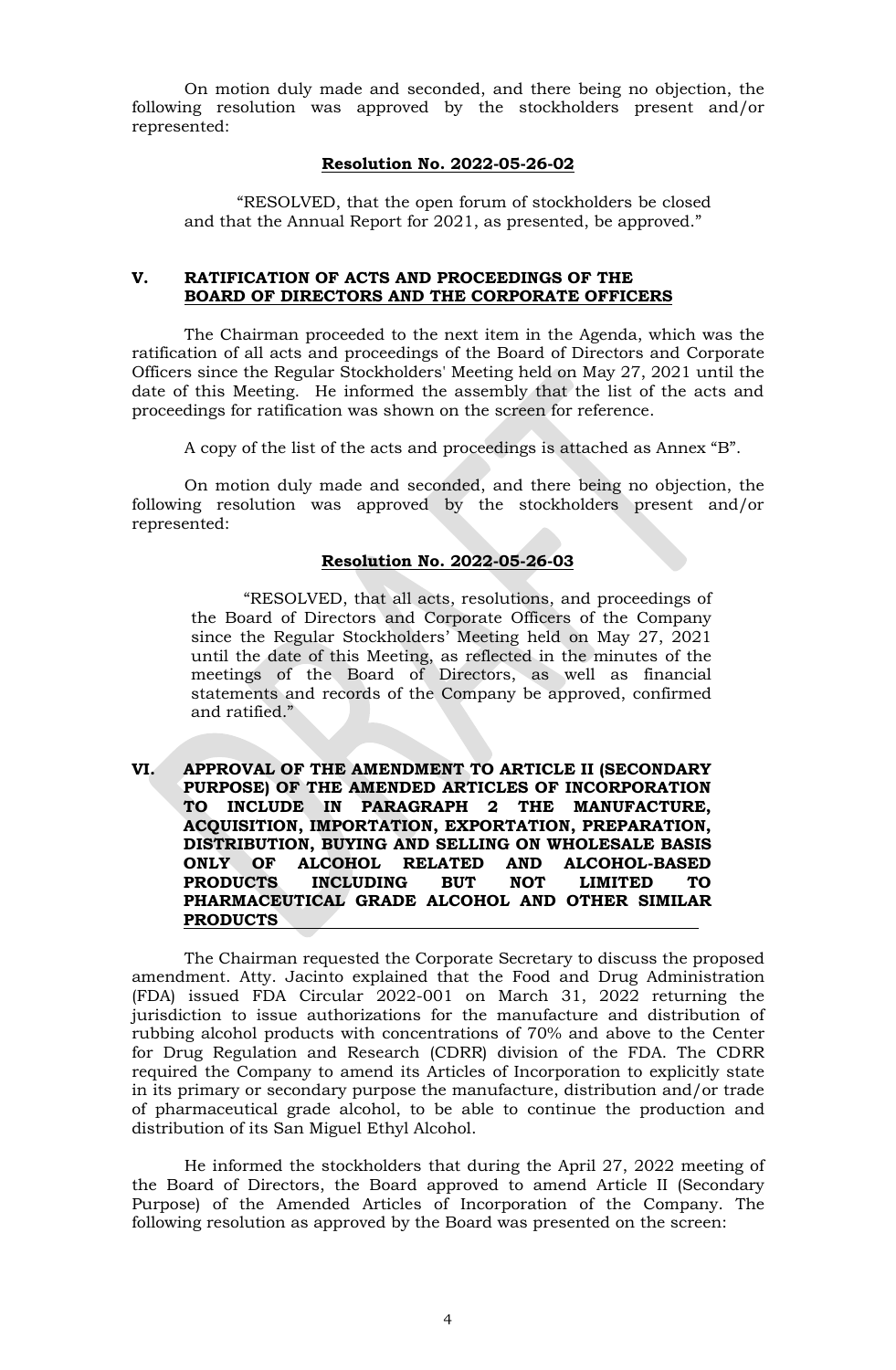"RESOLVED, as it is hereby resolved, that Article II (Secondary Purpose), paragraph 2, of the Amended Articles of Incorporation of the Company be amended to read as follows:

#### "SECONDARY PURPOSE

XXX

2. To manufacture, acquire, import, export, prepare, **distribute,** buy and sell on wholesale basis only, and generally to deal in and with all kinds of ingredients, materials, appliances, supplies, tools and equipment **for the following products**: **(i) those** used in the manufacture, preparation, making, bottling, preparing for market and marketing of the products described in the primary purpose clause, including all kinds of bottling machines, bottles, glass containers, crowns, stoppers, syphons, filters, corks, caps, seals, boxes, barrels, kegs, crates, jars, cans, and other containers of every kind and cans, and other containers of every kind and description; **and (ii) alcohol related and alcohol-based products including but not limited to pharmaceutical grade alcohol and other similar products, and to do and perform all activities and services necessary for its manufacture, importation, exportation, preparation, distribution and buying and selling, including but not limited to the purchase, selling or disposition of any plant, facilities, machinery and equipment that may be used in connection with or necessary thereto."**

RESOLVED, FURTHER, that the directors and officers of the Company be authorized and directed to file the necessary documents with the Securities and Exchange Commission and other government agencies, and to do all things necessary, to carry out and effect the amendment of the Amended Articles of Incorporation of the Company to the extent specified in the foregoing resolutions."

He further explained that as stated in the Information Statement, the affirmative vote of stockholders representing at least two-thirds (2/3) of the outstanding capital stock present or represented by proxy at this meeting is necessary for the approval of the amendment.

On motion duly made and seconded, and there being no objection, the following resolution was approved by the stockholders present and/or represented:

#### **Resolution No. 2022-05-26-04**

"RESOLVED, that the amendment to Article II (Secondary Purpose) of the Amended Articles of Incorporation of the Company to include in paragraph 2 the manufacture, acquisition, importation, exportation, preparation, distribution, buying and selling on wholesale basis only of alcohol related and alcoholbased products including but not limited to pharmaceutical grade alcohol and other similar products, be approved, confirmed and ratified."

#### **VII. ELECTION OF DIRECTORS**

The Chairman requested Atty. Jacinto to read the names of the nominees for election to the Board of Directors of the Company for 2022.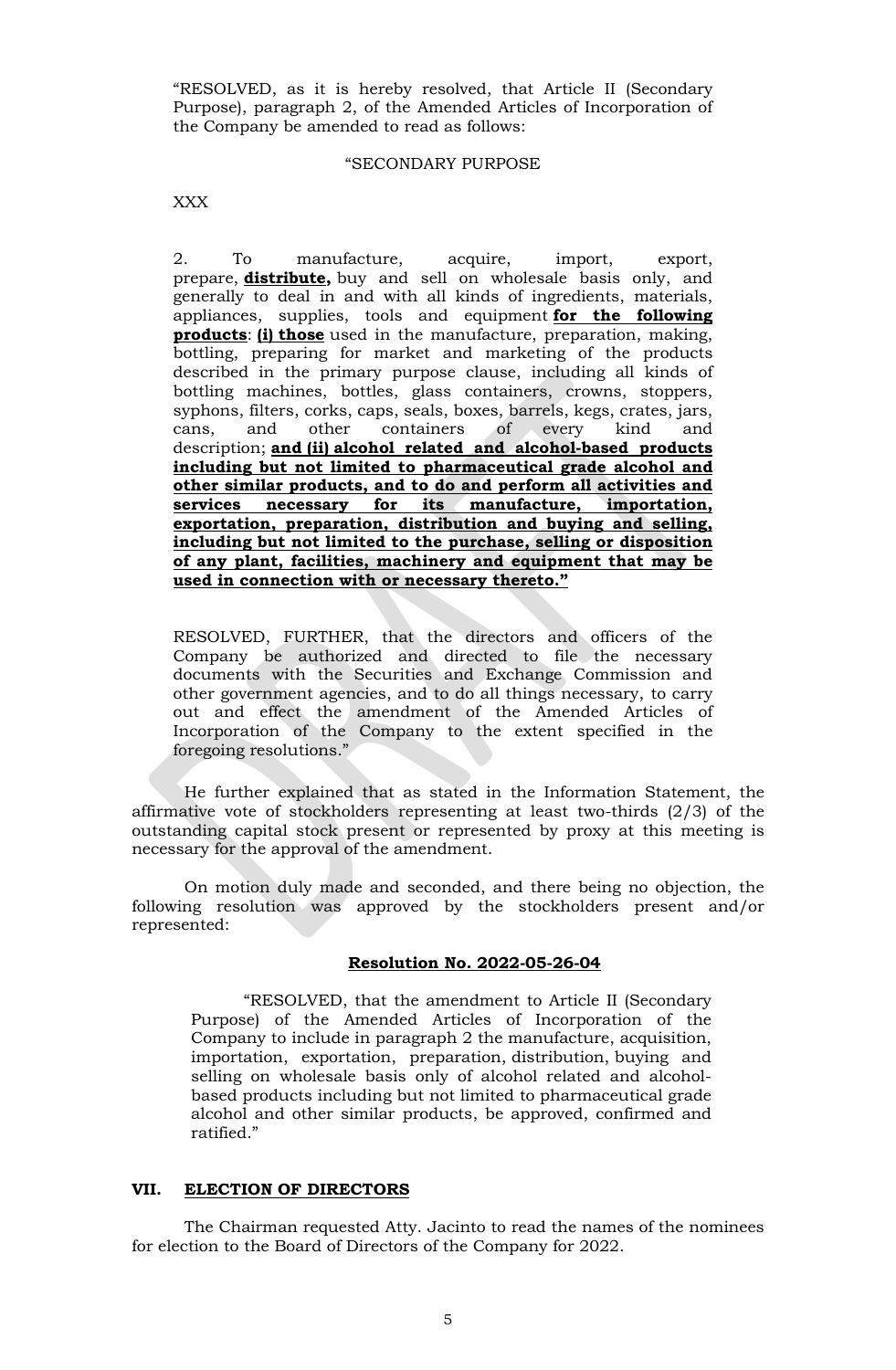Atty. Jacinto informed the assembly that the qualifications of the nominees were evaluated and favorably recommended to the Board by the Corporate Governance Committee during its meeting held on March 9, 2022. He added that the names of the nominees were included in the Information Statement and presented on the screen. The nominees are as follows, namely:

- 1. Mr. Ramon S. Ang
- 2. Mr. Francisco S. Alejo III
- 3. Ms. Aurora T. Calderon
- 4. Mr. Leo S. Alvez
- 5. Mr. Gabriel S. Claudio
- 6. Mr. Francis H. Jardeleza
- 7. Ana Leah V. Rodriguez
- 8. Ms. Aurora S. Lagman Independent Director
- 9. Mr. Martin S. Villarama, Jr. Independent Director

Atty. Jacinto also informed the stockholders that the Information Statement provides that the nominees for election as independent directors of the company are Aurora S. Lagman and Martin S. Villarama, Jr. This is in accordance with the mandatory requirement of the Securities and Exchange Commission for the election of independent directors.

A stockholder moved that balloting be dispensed with and that all the nominees be considered unanimously elected as Directors of the Company. The motion having been duly made and seconded, and there being no objection, the following resolution was approved by the stockholders present and/or presented:

# **Resolution No. 2022-05-26-05**

"RESOLVED, that balloting be dispensed with and the nominees presented earlier be considered unanimously elected as Directors of the Company"

The Chairman, on behalf of Management, welcomed the newly-elected Directors of the Company and said that their expertise would be of great help to the Company and its success.

### **VIII. APPOINTMENT OF EXTERNAL AUDITOR**

The Chairman proceeded to the next item in the agenda, which was the appointment of External Auditor, and requested the Corporate Secretary, to present the recommendation of the Audit and Risk Oversight Committee (the "Committee") on the matter.

Atty. Jacinto informed the stockholders that after deliberation and evaluation of the Committee during its meeting on March 9, 2022, the Committee favorably recommended the reappointment of the auditing firm of R.G Manabat & Co. as the External Auditor of the Company for the fiscal year 2022.

The Chairman requested Director Martin S. Villarama, Jr. to confirm the appointment. Director Villarama confirmed.

On motion duly made and seconded, and there being no objection, the following resolution was approved by the stockholders present and/or represented: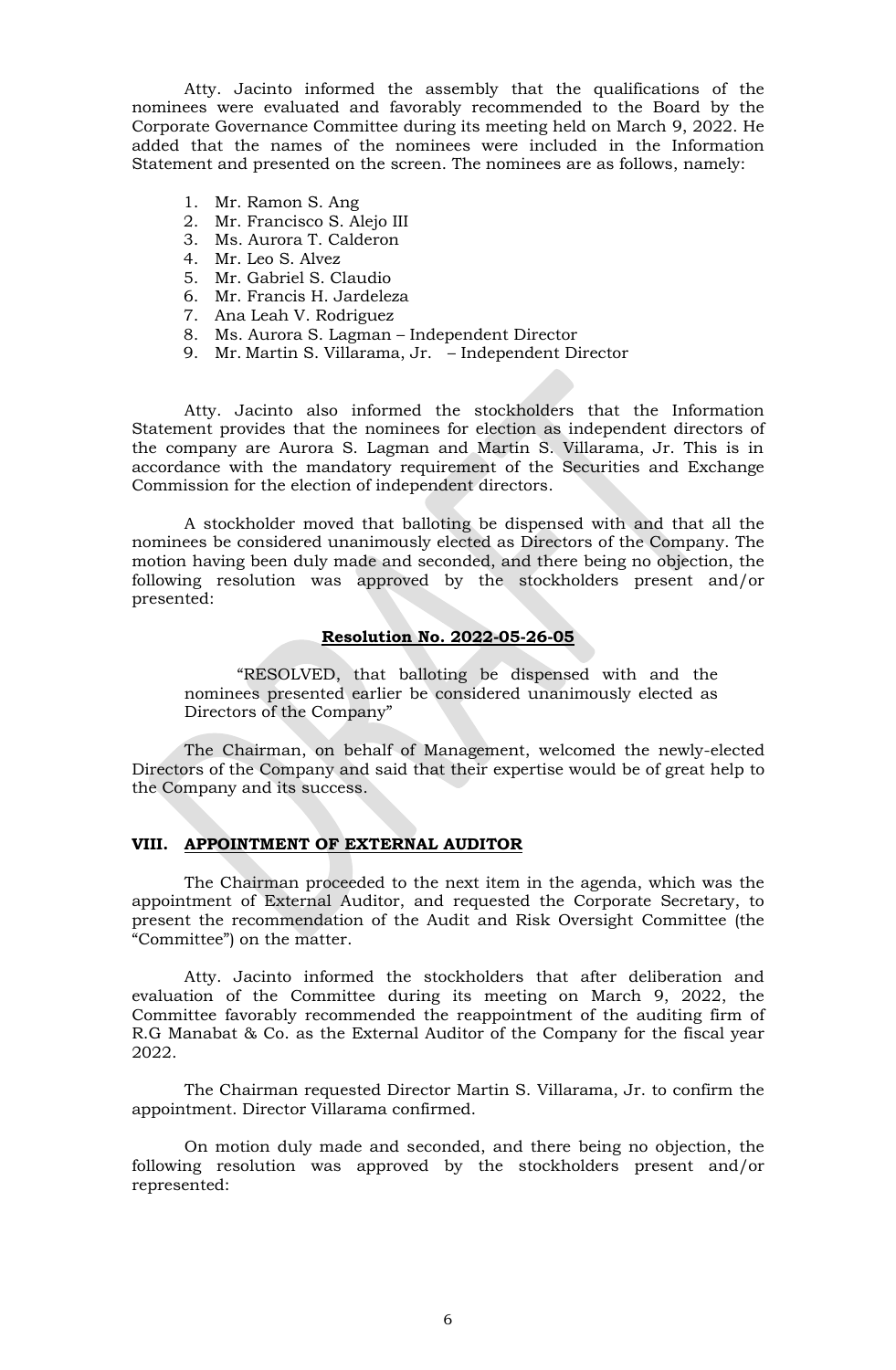### **Resolution No. 2022-05-26-06**

"RESOLVED, that the auditing firm of R.G. Manabat & Co. be designated as External Auditor of the Company for the fiscal year 2022."

### **IX. ADJOURNMENT**

The Chairman asked if there were any other matters or business that the stockholders intend to present to the assembly.

On motion duly made and seconded and there being no objection, the following resolution was approved by the stockholders present and/or represented:

### **Resolution No. 2022-05-26-07**

"RESOLVED, that the 2022 Regular Stockholders' Meeting of the Company be adjourned."

A copy of the voting results is attached as Annex "C".

*ATTESTED BY:*

**RAMON S. ANG** President and Chairman of the Meeting

**VIRGILIO S. JACINTO** Corporate Secretary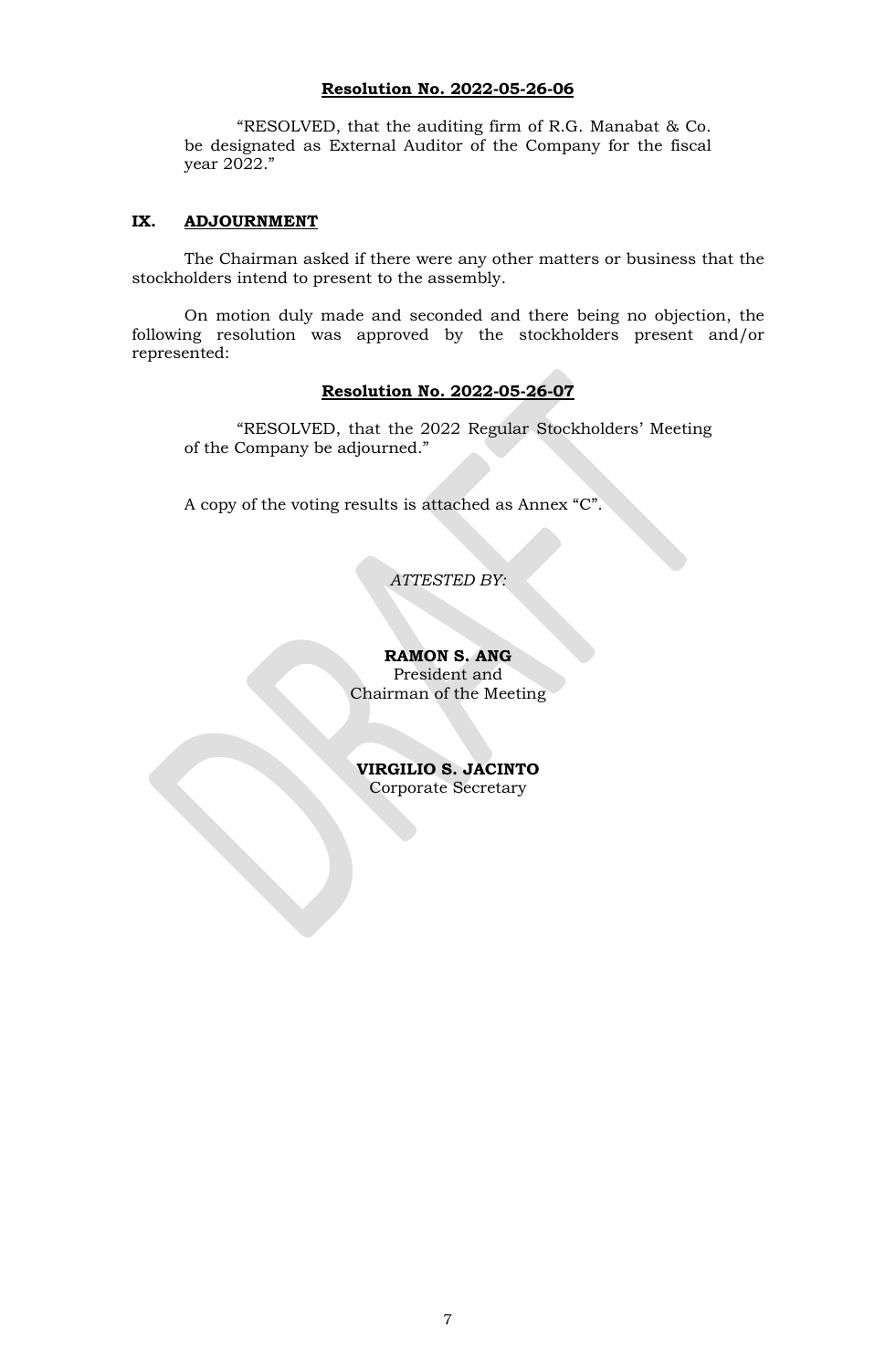## **2021 ANNUAL REPORT TO THE STOCKHOLDERS**

Fellow stockholders, ladies and gentlemen, good afternoon.

One year into the pandemic, we saw the worst effects of COVID-19 on our economy, begin to taper off. A steady vaccination rollout in major urban centers, greater spillovers from the easing of restrictions and the re-opening of the economy supported Ginebra San Miguel Inc.'s growth in 2021, and helped us mark another record year.

Our sales volume reached an all-time high of 41.9 million cases, surpassing the previous year's record by 8%. As the market leader, we enjoy a double-digit lead against our closest competition, according to consumer research company, Nielsen.

Despite COVID-19, our flagship Ginebra San Miguel brand proved exceptionally resilient among consumers. Brand-building efforts continued, becoming more visible with relevant marketing effortssuch as our "Bagong Tapang" campaign. Launched at the start of 2021, this campaign connected well with our customers as evidenced by a 10% volume growth in sales volumes. The ad also named grand winner of Kantar's Creative Effectiveness Award in the Philippines. It was also chosen as among the winners in Southeast Asia.

For our emerging young market, the "I Choose Mojito" campaign succeeded in promoting brand awareness for GSM Blue. We followed this up with the "Choose What's True" campaign, which highlighted the value of making authentic choices, to our target market. As a result, GSM Blue volumes increased 28%.

Our supply chain also benefited from fewer quarantine restrictions. Less disruptions meant more reliable shipments from other countries, which enabled us to increase usage of lower-priced imported alcohol. The cost of local alcohol also dropped, owing to availability of cheaper molasses, while yield and efficiencies at our distillery were kept high. Less restrictions on movement also helped improve our bottle retrieval activities. All these translated to better profitability for every case of Ginebra San Miguel sold.

Consolidated revenues hit Php42.5 billion, 17% higher than year-ago levels. Gross profit grew 17% to Php10.8 billion, while operating income increased from last year by 39%, to Php5.3 billion. Overall, GSMI reached its first-ever net income of Php4.2 billion, 52% higher than the previous year.

At the start of 2022, we saw the emergence of another COVID-19 variant, Omicron, which resulted in an outbreak that forced another lockdown. The launch of our "Hanggang Huling Patak ng Bagong Tapang" campaign proved timely, as it sought to inspire greater vigilance and resoluteness among Filipinos in the "last push" towards taming the pandemic.

The campaign was complemented by aggressive on-ground selling, as the January 2022 lockdowns eventually eased to the lowest alert levels.

As such, volumes for the first three months of 2022 were up 6% from same period last year, driving first-quarter consolidated revenues up to Php12.6 billion, 11% higher than in the same period last year. Gross profit increased 22% to Php3.2 billion, bringing operating income to Php1.8 billion, 39% above the previous year. The quarter ended with a net income of Php1.4 billion, a 34% jump from last year.

As we continue to live with COVID-19, our economy's improved outlook and the return of consumer confidence give us reason to remain optimistic for the remainder of the year. We acknowledge that the unprecedented high inflation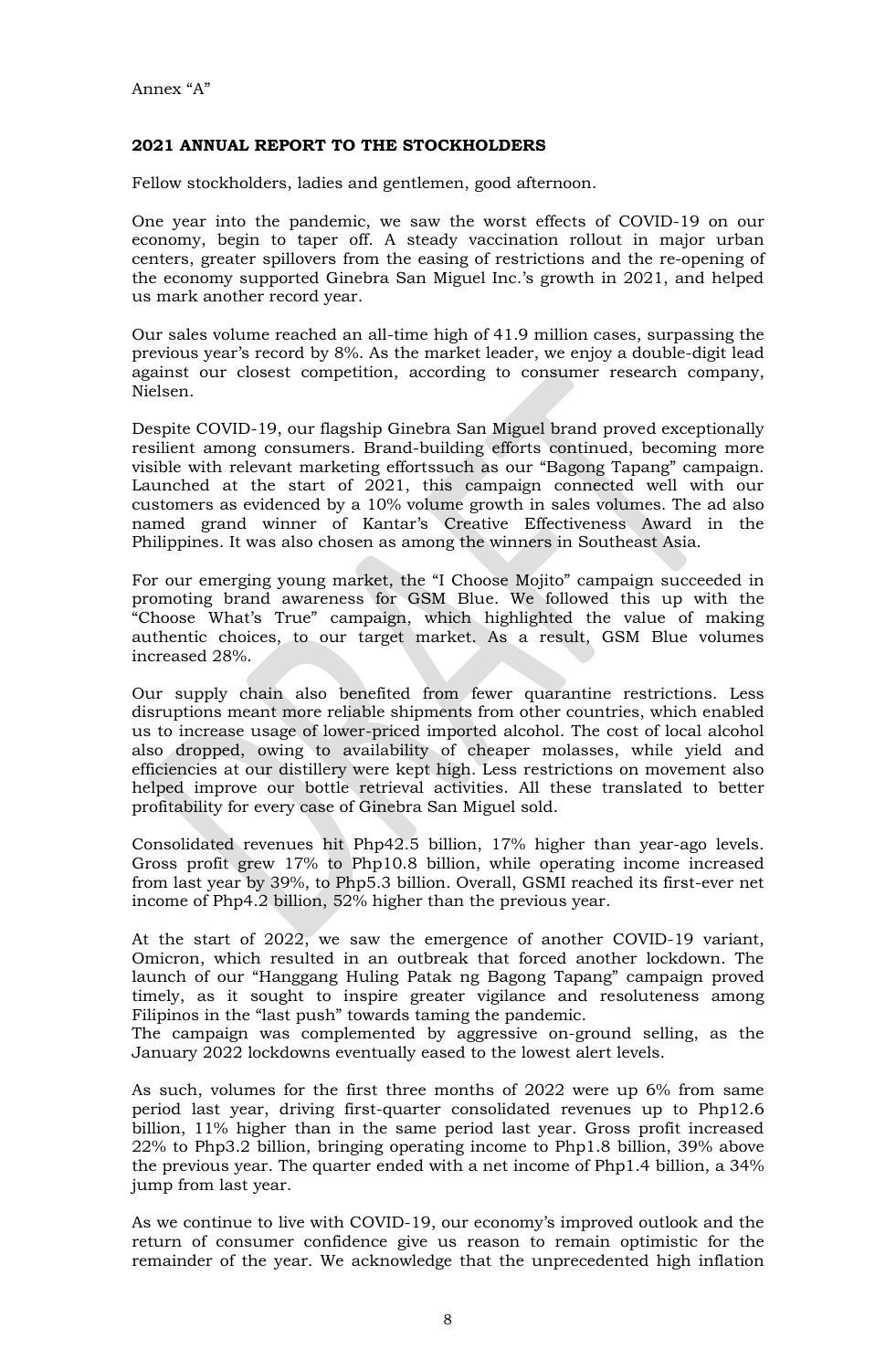due to global headwinds are having significant impact on the prices of our major raw materials. This is another challenge that will require the same level of agility and adaptability we mustered back in 2020, when the pandemic was at its peak. We will continue to broaden our supply chain, particularly for raw material sources, and work on further improving efficiencies towards greater sustainability of our operations and healthier margins.

On behalf of the members of the Board, I extend our gratitude to all GSMI employees for their commitment, dedication, and Bagong Tapang. They have carried us through many difficult challenges.

Thank you, fellow stockholders for your continued trust and support for our company.

Maraming salamat po at isang magandang hapon sa inyong lahat.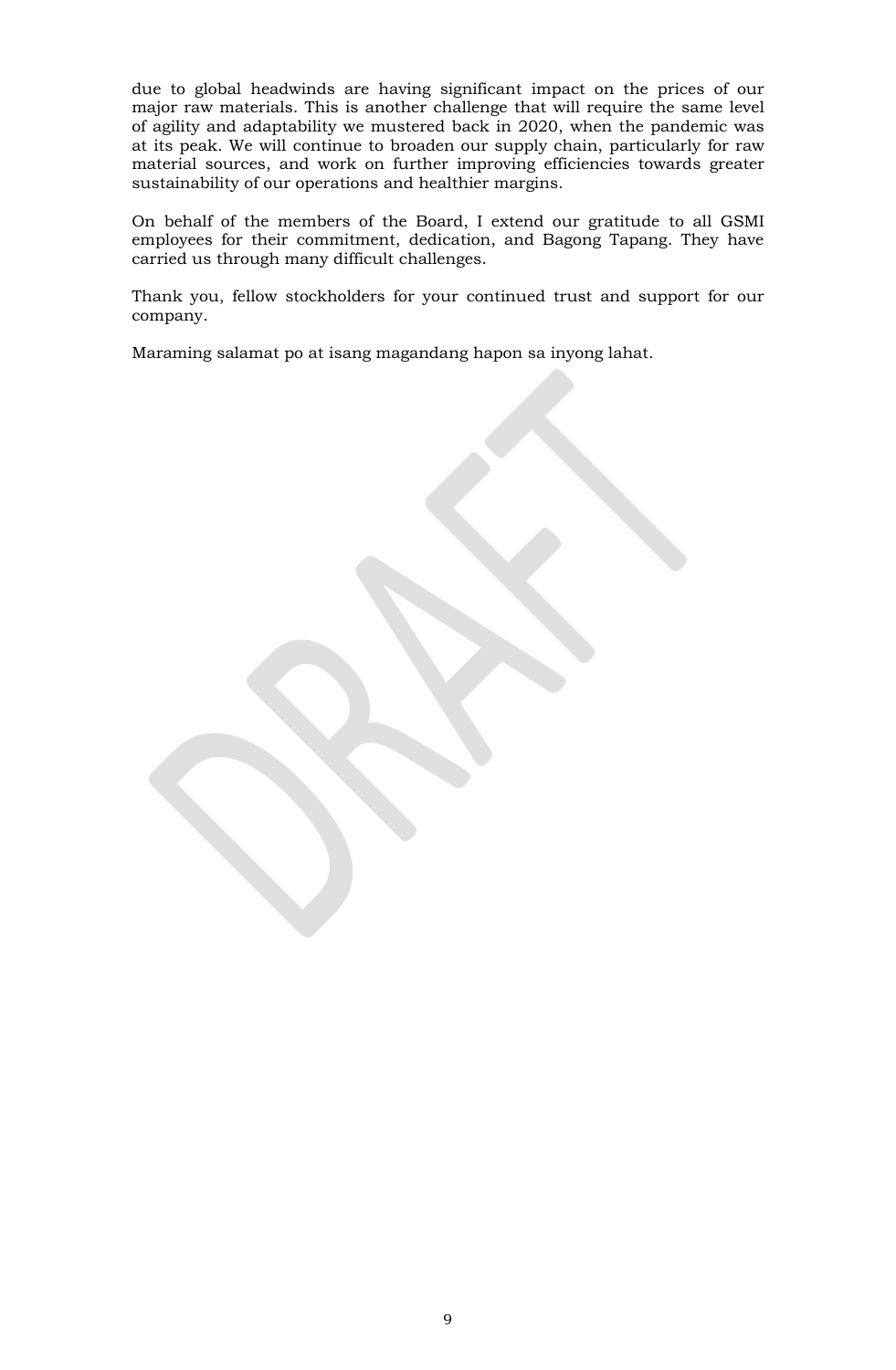### **Acts and Proceedings of the Board of Directors and Corporate Officers for Ratification by the Stockholders:**

- 1. Election of officers, chairpersons and members of the Board Committees and Lead Independent Director of the Company
- 2. Designation and approval of depository banks, authorized signatories and limits for corporate transactions of the Company with the depository banks
- 3. Promotion of Ms. Estrella M. Tamayo, Finance Operations Group Manager, to Assistant Vice President and Finance Operations Group Manager effective August 1, 2021
- 4. Appropriation of the retained earnings of the Company for new Company projects
- 5. Amendment of the Company's Retirement Plan
- 6. Confirmation of the appointment of Mr. Heinrici D. Legaspi as Chief Audit Executive effective January 1, 2022
- 7. Approval of the Amendments to the General Board Resolution of the Company
- 8. Approval of the material related party transactions of the Company for 2022
- 9. Approval of the audited separate and consolidated financial statements of the Company for 2021
- 10.Approval of the 2022 Budget
- 11.Election of Justice Martin S. Villarama, Jr. (Ret.) as Independent Director to serve the unexpired term of the late Justice Minita V. Chico-Nazario (Ret.)
- 12.Declaration of regular and special dividends to holders of common shares of the Company.
- 13.Approval of the SEC Form 17-Q (Quarterly Reports) of the Company for 2021.
- 14.Approval of the recommendation of the Audit and Risk Oversight Committee to appoint R. G. Manabat & Co. as External Auditor of the Company for fiscal Year 2022
- 15.Approval of the recommendation of the Corporate Governance Committee to present the nominees for Directors of the Company for election by the stockholders during the Regular Stockholders' Meeting to be held on May 26, 2022
- 16.Approval of the authority of the Compliance Officer to accomplish and submit the Company's 2021 SEC Form Integrated Annual Corporate Governance Report (I-ACGR)
- 17.Approval of the Schedule and Agenda of the 2022 Regular Stockholders' Meeting
- 18.Approval of SEC Form 17-Q (Quarterly Report) of the Company for the 1st Quarter of 2022.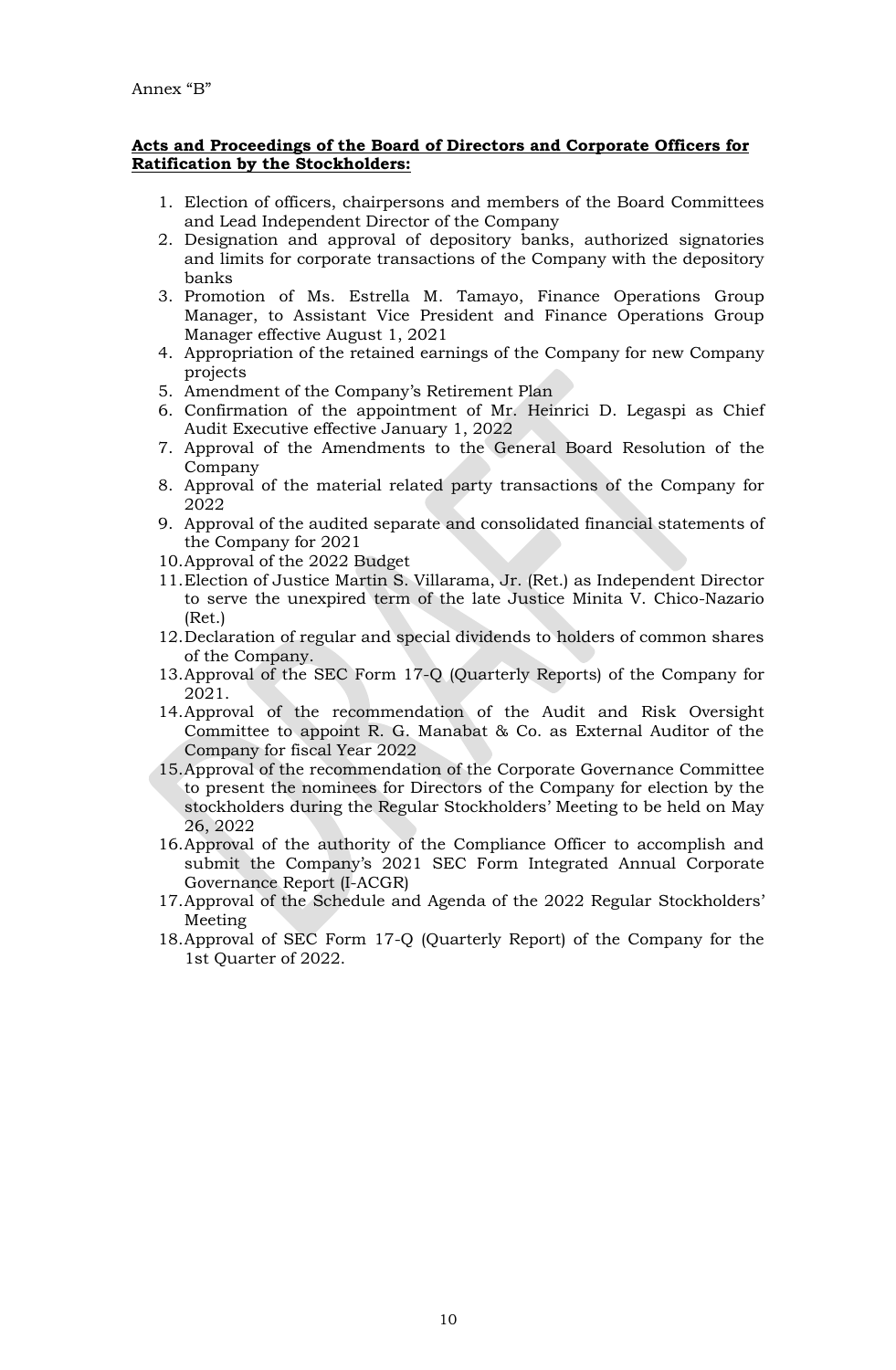Annex "C"

#### sspx045 Ginebra San Miguel Inc. PAGE 1 2022−05−26 PROXY VOTING MODULE<br>202106:09 PM Stockholders' Meeting Vote Canva Stockholders' Meeting Vote Canvassing Results

| NOM. NO. |                                                                                                                                                                                                                  | NOMINEE                                          |                                           | VOTES                                                                                                                                 |      |
|----------|------------------------------------------------------------------------------------------------------------------------------------------------------------------------------------------------------------------|--------------------------------------------------|-------------------------------------------|---------------------------------------------------------------------------------------------------------------------------------------|------|
|          | 1 RAMON S. ANG<br>2 FRANCISCO S. ALEJO III<br>3 LEO S. ALVEZ<br>4 AURORA T. CALDERON<br>5 GABRIEL S. CLAUDIO<br>6 FRANCIS H. JARDELEZA<br>7 ANA LEAH V. RODRIGUEZ<br>8 AURORA S. LAGMAN<br>9 MARTIN S. VILLARAMA |                                                  |                                           | 246,664,961<br>246,396,485<br>246,581,412<br>246,396,485<br>246,581,412<br>246,581,412<br>246,581,412<br>248, 432, 761<br>248,464,101 |      |
|          | Total votes registered<br>Total votes counted for election of board nominees<br>Total uncast votes for election of board nominees                                                                                |                                                  |                                           | 2, 237, 841, 252<br>2,222,680,441<br>15,160,811                                                                                       |      |
| RES. NO. | RESOLUTION                                                                                                                                                                                                       |                                                  |                                           | SHARES VOTED TOTAL O.S.                                                                                                               | % TO |
|          | 2 Approval of the Minutes of the Regular<br>Stockholders' Meeting held on May 27, 2021                                                                                                                           |                                                  |                                           | 248,649,028 86.841%                                                                                                                   |      |
|          | For<br>Against<br>Abstain                                                                                                                                                                                        | 248,649,028 - 86.841%                            | $0 - 0.000$ %<br>$0 - 0.000$ <sup>§</sup> |                                                                                                                                       |      |
|          | 3 Presentation of the Annual Report of the Company 248,649,028 86.841%<br>for the year ended December 31, 2021                                                                                                   |                                                  |                                           |                                                                                                                                       |      |
|          |                                                                                                                                                                                                                  | $\sim$ $\sim$ $\sim$ $\sim$ $\sim$ $\sim$ $\sim$ |                                           |                                                                                                                                       |      |

| For     | $248,649,028 - 86.841$ |              |
|---------|------------------------|--------------|
| Against |                        | $0 - 0.0008$ |
| Abstain | $\Omega$ $-$           | $0.000\%$    |

 4 Ratification of Acts and Proceedings of the Board 248,649,028 86.841% of Directors and Corporate Officers

| For     | $248.613.798 - 86.828$ |              |
|---------|------------------------|--------------|
| Aqainst |                        | $0 - 0.0008$ |
| Abstain | $35,230 -$             | $0.012\$     |

 5 Approval of the Amendment to Article II (Secondary 248,649,028 86.841% Purpose) of the Amended Articles of Incorporation to include in paragraph 2 the manufacture, acquisition, importation, exportation, preparation, distribution, buying and selling on wholesale basis only of alcohol related and alcohol−based products including but not limited to pharmaceutical grade alcohol and other similar products  $748,649,029,028,0418,$ 

| For     | $248.649.028 - 86.841\%$ |             |
|---------|--------------------------|-------------|
| Against |                          | $0 - 0.000$ |
| Abstain | $\cap$ $-$               | 0.000%      |

 6 Appointment of R.G. Manabat & Co. as External 248,649,028 86.841% Auditor of the Company for 2022

| For     | $248.649.028 - 86.841$ |                |
|---------|------------------------|----------------|
| Against |                        | $0 - 0.000$ \$ |
| Abstain |                        | $0 - 0.000$ \$ |